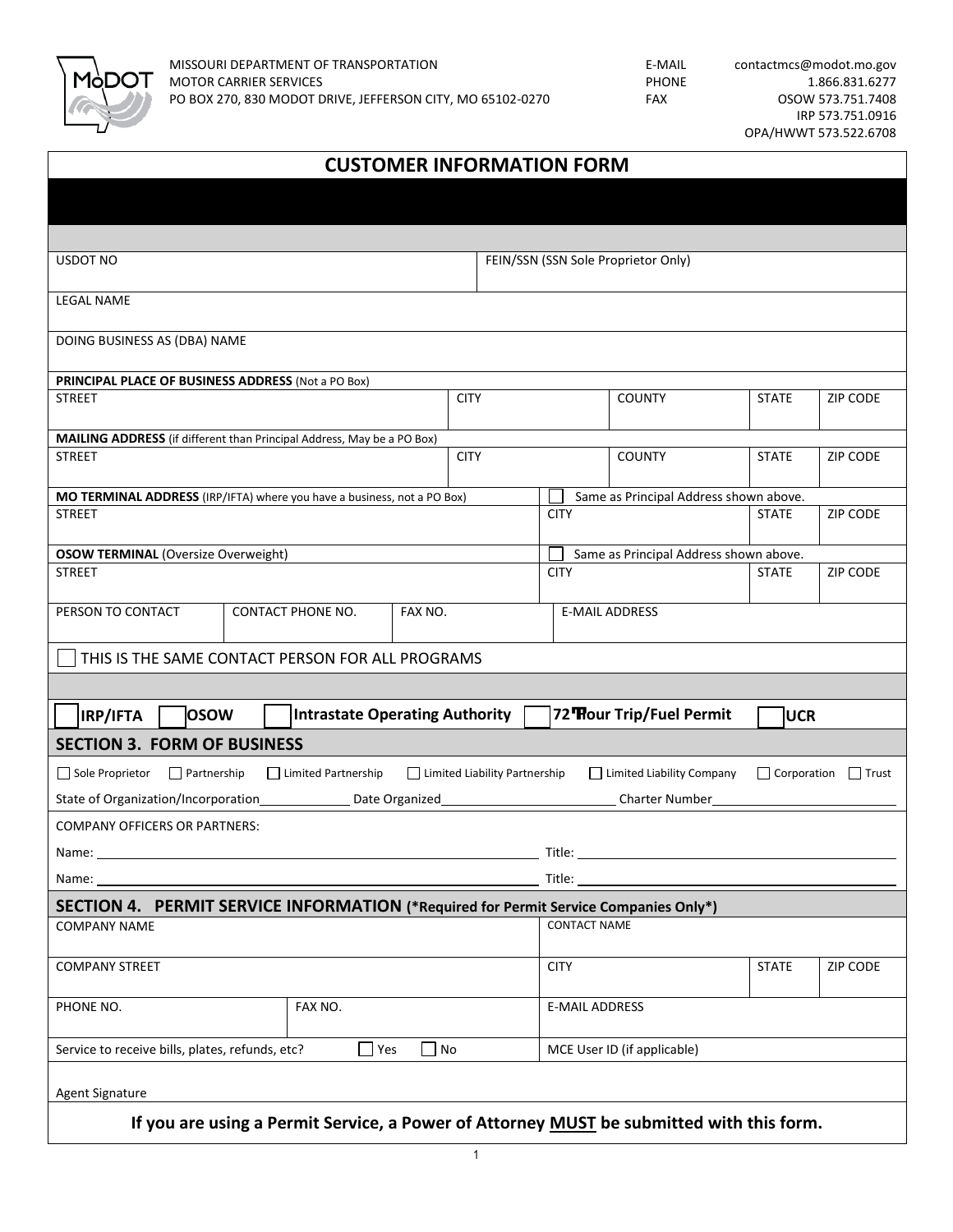## **SECTION 5. CERTIFICATION & SIGNATURE**

The applicant agrees by signing below:

INTERNATIONAL FUEL TAX AGREEMENT: I hereby declare to comply with quarterly reporting, payment, record keeping supported by four (4) years of records, and license display requirements as specified in the INTERNATIONAL FUEL TAX AGREEMENT (IFTA). The applicant authorizes the state of Missouri to refund any overpayment or withhold any refund of overpayment, if delinquent amounts are due any IFTA member jurisdiction. Failure to comply with these provisions shall be grounds for revocation of the IFTA license in all member jurisdictions.

EQUIPMENT REGISTRATION & MILEAGE: I hereby declare if the jurisdiction boxes are not complete under the Mileage Registration section that I have no actual mileage to report and agree to the Average Per Vehicle Distance (APVD) mileage chart used by Motor Carrier Services to figure my registration fees. The undersigned, under oath, swears under penalty of perjury of the laws of the state of Missouri in regard to making a false declaration to a public official, that future vehicle registration form(s), for the above referenced year will be true and correct, and that vehicle financial responsibility required by state law will be in effect and maintained on vehicles listed on these applications. I understand that I am required to preserve the individual vehicle distance records and source documents on which my International Registration Plan filing are based for three years.

 itself; it affiliates and other persons or entities under its control to be investigated by MoDOT in relationship to the applicant's safety SAFETY: I hereby declare that I have knowledge of the Federal Motor Carrier Safety Regulations (49 CFR parts 40, 382, 386 and 388- 399) including highway related portions of the Federal Hazardous Materials Regulations (49 CFR 107, 171-173, 177 and 178) or compatible state rules, regulations, standards and orders applicable to motor carrier safety including highway transportation and hazardous materials. The applicant by signature on and/or delivery of this application to Motor Carrier Services consents on behalf of fitness or insurance coverage. This consent extends to a search for and recovery of all evidence relating to compliance with state, federal and local laws.

My signature below shall be:

- $\rightarrow$  Considered a signature to unsigned return(s) and becomes part of my IFTA quarterly returns.
- $\rightarrow$  Considered a signature for authorization to remove power unit(s) in my INTERNATIONAL REGISTRATION PLAN fleet that is/are licensed in excess of 54,000 pounds and process the remaining Missouri portion of fees as a refund.
- $\rightarrow$  An affirmation and proof that I have established and maintained all legally required liability insurance coverage on all qualified vehicles bearing a Missouri apportioned license plate.

Under penalty of perjury under the laws of the state of Missouri and the United States of America, the information in this application or attached hereto is true, correct and complete to the best of my knowledge, I am authorized to sign this application on behalf of the applicant and the signature below is my own true and correct signature made by me or my legal representative and by no other person.

**NOTE: The applicant must sign the application, or a third party must submit written proof (i.e. Power of Attorney) of their authority to sign on behalf of the applicant. If the applicant is a corporation, an officer of the company or an individual authorized to sign on behalf of the company may sign this application. If the applicant is a Limited Liability Company, a member or manager authorized to sign on behalf of the LLC may sign this application. If the applicant is a Corporation or an LLC, an attorney that is licensed to practice before the Missouri Bar may sign the application, although it is not required.** 

| <b>Applicant Name Printed</b>                                  | <b>Applicant Signature</b> | <b>Title</b> | Date |
|----------------------------------------------------------------|----------------------------|--------------|------|
| If Attorney signed on behalf of Applicant above, print address | MO Bar No.                 |              |      |